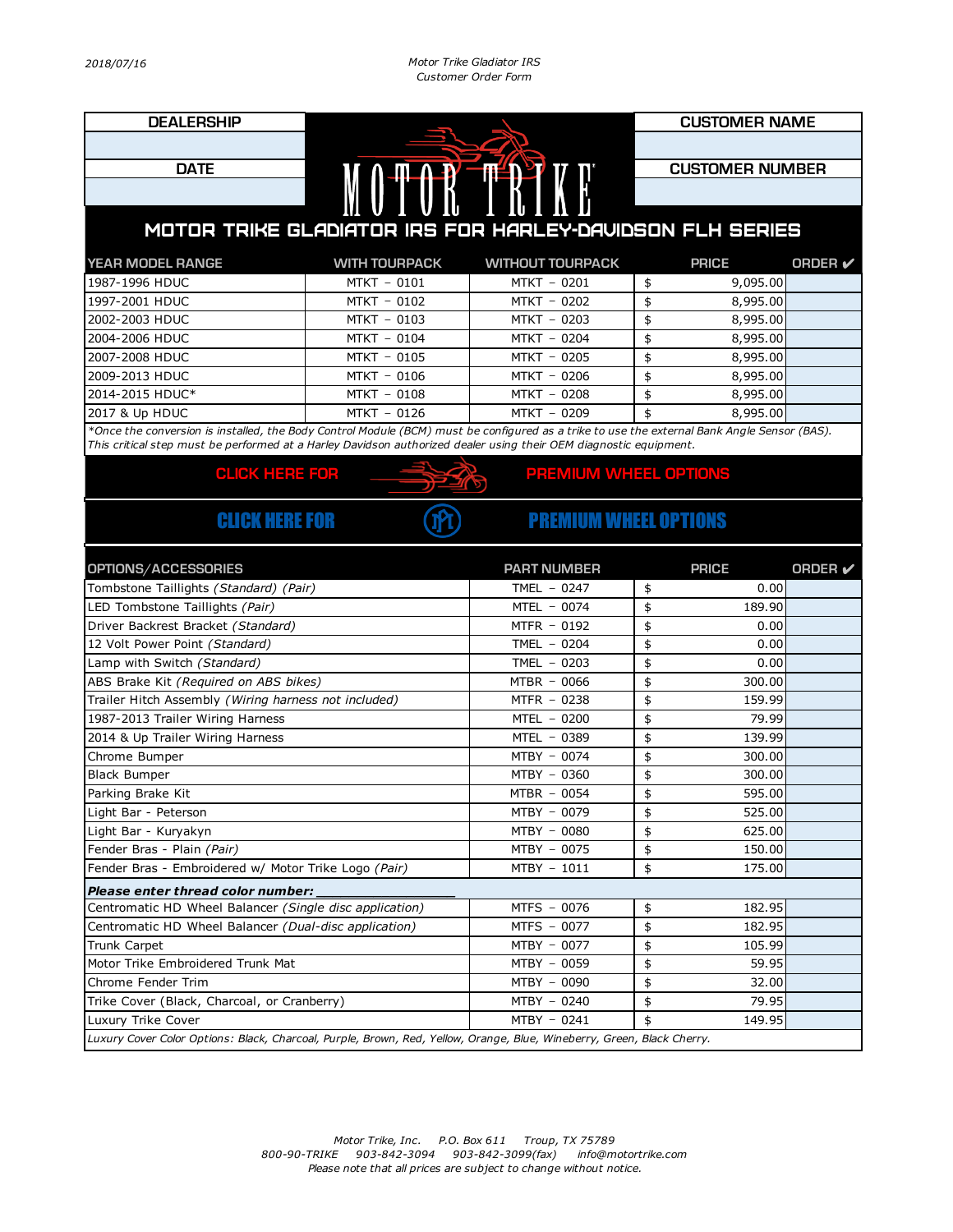| <b>TRIKE KIT PAINT OPTIONS</b>                                                       |                 |                    | <b>PART NUMBER</b> | <b>PRICE</b>   | <b>ORDER</b> ✔ |
|--------------------------------------------------------------------------------------|-----------------|--------------------|--------------------|----------------|----------------|
| 1-Tone Kit Paint                                                                     |                 |                    | MTBY - 2001        | \$<br>1,100.00 |                |
| 2-Tone Kit Paint                                                                     |                 |                    | MTBY - 2002        | \$<br>1,250.00 |                |
| 3-Tone Kit Paint                                                                     |                 |                    | MTBY - 2003        | \$<br>1,350.00 |                |
| 4-Tone Kit Paint                                                                     |                 |                    | MTBY - 2004        | \$<br>1,450.00 |                |
| One of the following must be selected on all paint jobs that have two or more tones: |                 |                    |                    |                |                |
| SS Stripe Pattern                                                                    |                 |                    | MTBY - 2005        | \$<br>0.00     |                |
| Edge Stripe Pattern                                                                  |                 |                    | MTBY - 2006        | \$<br>0.00     |                |
| <b>HARLEY-DAVIDSON</b>                                                               | <b>Striping</b> | <b>Color</b>       |                    |                |                |
| <b>CUSTOM PAINT</b><br><b>Required:</b>                                              | <b>Pattern</b>  | Match              |                    |                |                |
| <b>OPTIONS</b>                                                                       | Info?           | Part?              | <b>PART NUMBER</b> | <b>PRICE</b>   | ORDER V        |
| HD-Red Hot Sunglow                                                                   | N               | Y                  | MTBY - 2030        | \$<br>1,550.00 |                |
| HD-2010 Vivid Black/Black Ice                                                        | Y               | Y**                | MTBY - 2031        | \$<br>1,750.00 |                |
| HD-2010 Merlot/Cherry Red Sunglow                                                    | Υ               | Υ                  | MTBY - 2032        | \$<br>1,750.00 |                |
| HD-2010 White Ice/Black Ice Pearl                                                    | Υ               | Υ                  | MTBY - 2033        | \$<br>1,950.00 |                |
| HD-2009 Red Hot Sunglow/Gold                                                         | Υ               | Y                  | MTBY - 2034        | \$<br>1,750.00 |                |
| HD-2009 Black Ice/Blue Ice                                                           |                 |                    | MTBY - 2035        | \$<br>1,950.00 |                |
| **HD Vivid Black does not need a side cover.                                         |                 |                    |                    |                |                |
| <b>ELECTRICAL REVERSE OPTIONS</b>                                                    |                 |                    | <b>PART NUMBER</b> | <b>PRICE</b>   | <b>ORDER</b> ✔ |
| Electric Reverse 2013 & Down                                                         |                 |                    | MTEL - 0071        | \$<br>1,495.00 |                |
| Electric Reverse 2014 & Up                                                           |                 |                    | MTEL - 0072        | \$<br>1,495.00 |                |
| Electric Reverse Installation                                                        |                 |                    | MTEL - 0073        | \$<br>50.00    |                |
|                                                                                      |                 | <b>PART NUMBER</b> | <b>PRICE</b>       | <b>ORDER</b> ✔ |                |
| <b>MECHANICAL REVERSE OPTIONS</b><br>91-06 HD MECH REV (5SP-CBL)                     |                 |                    | MTTR - 0021        | \$<br>1,495.00 |                |
| 07-08 HD MECH REV (6SP-CBL)                                                          |                 |                    | MTTR - 0022        | \$<br>1,495.00 |                |
| 09-13 HD MECH REV (6SP-CBL)                                                          |                 |                    | MTTR - 0023        | \$<br>1,495.00 |                |
| 2014 HD MECH REV (6SP-ALL)                                                           |                 |                    | MTTR - 0024        | \$<br>1,495.00 |                |
| 15-17 HD MECH REV (6SP-ALL)                                                          |                 |                    | MTTR - 0025        | \$<br>1,495.00 |                |
| 91-06 HD MECH REV (5SP-HYDR)                                                         |                 |                    | MTTR - 0121        | \$<br>1,595.00 |                |
| 07-08 HD MECH REV (6SP-HYDR)                                                         |                 |                    | MTTR - 0122        | \$<br>1,595.00 |                |
| 09-13 HD MECH REV (6SP-HYDR)                                                         |                 |                    | MTTR - 0123        | \$<br>1,595.00 |                |
|                                                                                      |                 |                    |                    |                |                |
| <b>TRAX RUNNING BOARDS &amp; OPTIONS</b>                                             |                 |                    | <b>PART NUMBER</b> | <b>PRICE</b>   | <b>ORDER</b> ✔ |
| Gladiator Trax - Year Model 1987-2008 (Pair)                                         |                 |                    | MTBY - 0078        | \$<br>1,025.00 |                |
| Gladiator Trax - Year Model 2009 & Up (Pair)                                         |                 |                    | MTBY - 0081        | \$<br>1,025.00 |                |
| Gladiator Trax Fog Lights - Year Models 2013 & Down <i>(Pair)</i>                    |                 |                    | MTEL - 0202        | \$<br>199.99   |                |
| Gladiator Trax Fog Lights - Year Models 2014 & Up (Pair)                             |                 |                    | MTEL - 0379        | \$<br>299.99   |                |
| Trax Fog Light Chrome Accent Rings (Pair)                                            |                 |                    | MTEL - 0153        | \$<br>29.95    |                |
| Gladiator Trax Bras (Pair)                                                           |                 |                    | MTBY - 0076        | \$<br>69.99    |                |
|                                                                                      |                 |                    |                    |                |                |
| <b>TRAX PAINT OPTIONS</b>                                                            |                 |                    | <b>PART NUMBER</b> | <b>PRICE</b>   | <b>ORDER</b> ✔ |
| Gladiator Trax Paint                                                                 |                 |                    | MTBY - 2012        | \$<br>470.00   |                |
| Gladiator Trax - Red Hot Sunglow                                                     |                 |                    | MTBY - 2014        | \$<br>670.00   |                |